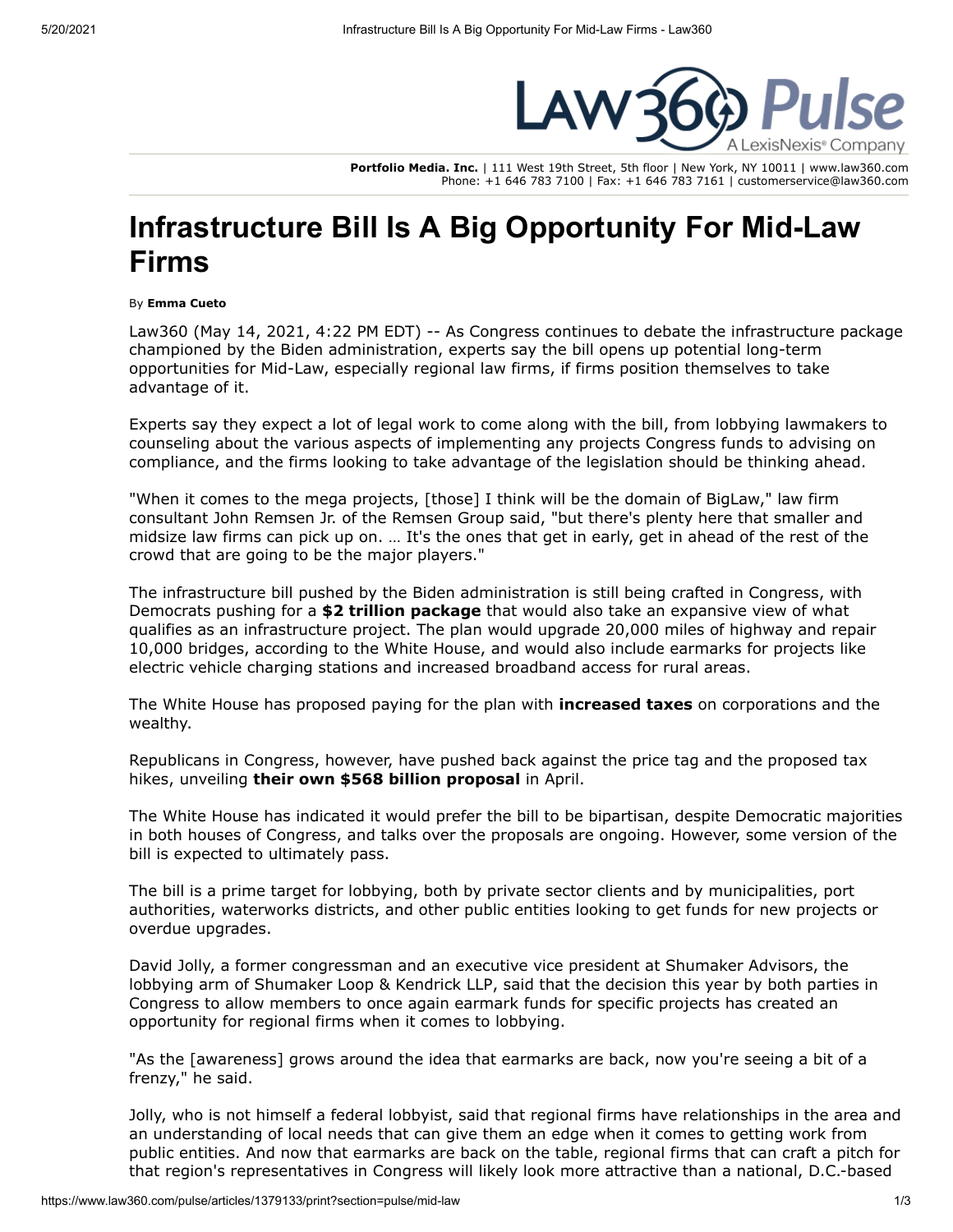lobbying firm, he added.

Moreover, beyond just the work for the infrastructure bill itself, Jolly said, those relationships can also potentially result in long-standing relationships with public sector clients and additional work.

Even with the uncertainty over the details of the bill, some firms are already laying the groundwork to help clients take advantage of the potential package.

Florida firm [Berger Singerman LLP](https://www.law360.com/firms/berger-singerman) in April launched a task force specifically to create resources for clients relevant to the expected infrastructure package and prepare to help clients take advantage of the potential funds.

Dawn M. Meyers, the head of the task force and manager of the firm's government and regulatory team, told Law360 Pulse that the task force is currently writing articles on issues such as competitive procurement, grants, public construction projects and public-private partnerships, which the firm expects **[may be a big component](https://www.law360.com/articles/1382360)** of funding the package.

"We're trying to cover as wide a variety of issues under the infrastructure umbrella as we can, so that by the time the legislation passes, we will have produced such a thorough and complete body of materials on all facets of it that we will naturally lend ourselves to being the go-to firms for our clients," she said.

Remsen told Law360 Pulse that he thinks it's smart for mid-size and regional firms to take this sort of proactive approach to stay competitive.

"There's a lot of money coming out," Remsen said. "BigLaw is all over this."

For smaller firms, he said, one good strategy would be to find a particular niche and position themselves as a key resource for clients. Firms might stand out due to deep regional ties or specialized experience with a particular type of infrastructure or some other expertise, he said, but firms should think strategically and proactively about how to stand out if and when the bill comes through.

More than anything, he said, firms should base their approach on what their existing client base will need.

"Now's a great time to pick up the phone and do a call-around to some of your clients," he said.

Berger Singerman has particularly honed in on its experience with public-private partnerships. Meyers said that the firm has a lot of experience with such arrangements, making it a "natural choice" for clients looking to navigate these partnerships.

Meyers said that if the package goes through and if it's as large as expected, she expects there will be plenty of work to go around for firms with experience in the relevant work. However, she said, she isn't seeing many of Berger Singerman's peer firms in this area taking the same proactive steps.

Remsen echoed this, saying that he hasn't seen many take a similar approach.

Overall, however, experts agreed that the package can open up opportunities for Mid-Law for years. The bill will take time to negotiate. Jolly noted that with the current partisan division in Congress, such a package could take well over a year to finalize. And once the bill is passed, it can take another two years to reach the implementation stage, he added.

And, Remsen noted, even after the money has been allocated, the details have been finalized, and projects have broken ground, the need for legal work likely will continue.

"Where there's money, there's fraud," he said, which may also keep some attorneys busy.

--Editing by Nicole Bleier.